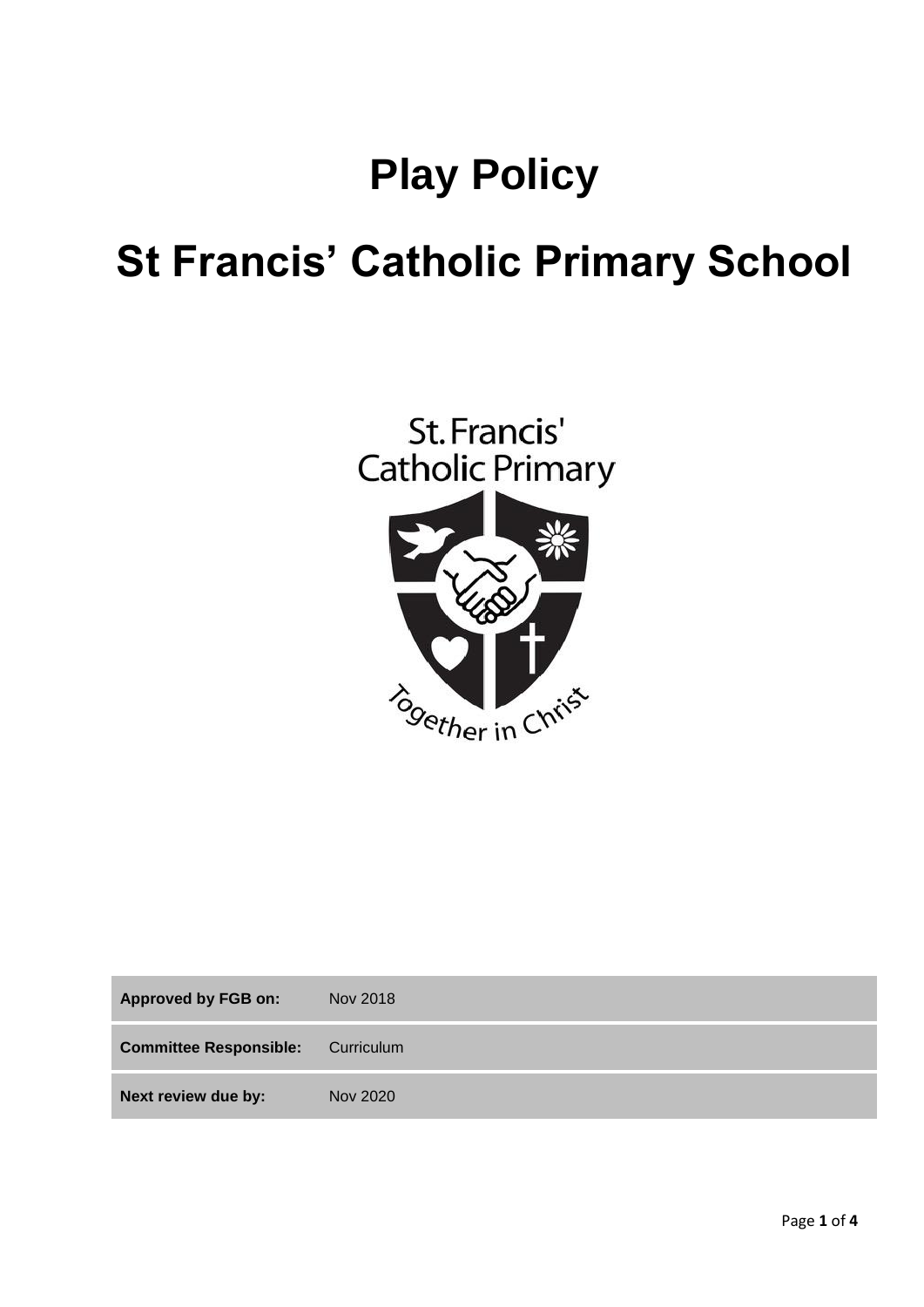### **Rationale:**

At St Francis' School, we carefully balance the risks presented by allowing children to play with their rights to explore, create, judge hazards for themselves and be free to be children. Our rationale is based on the principles of the Health and Safety Executive document published in September 2012 (extracts can be found in appendix 1) the UN Convention on the Rights of the child and our own ethos, which promotes the development of the spiritual, social, physical and emotional in our children, as well as the academic.

#### **Benefits of Play**

We believe that the benefits of play are:

- the development of a problem solving mind-set
- increasing opportunities for physical exercise and development
- improving resilience, developing communication and concentration skills
- better engagement with education and learning
- developing problem-solving skills
- developing social interaction
- allowing children to take risks in a 'safe' environment.

#### **Principles of Play**

At St. Francis' we follow the following 5 principles of play. They are:

- children need to play and we will promote play in our school.
- play at St. Francis' should be primarily freely chosen and self-directed by the children.
- children need to test and increasingly understand boundaries and themselves in a challenging yet managed environment.
- we will strive to maximise the range of play opportunities available.
- we believe that play is for all children, and that all children have the right to choose and have a range of choice. We will strive to promote this.

#### **Play Supervisors**

Play supervisors at St Francis' school will make the minimum interventions in children's play consistent with keeping them free from serious harm.

- Play Workers will promote our principles of play in the following ways:
	- know and understand the play policy
	- know the reason for, and how to do, dynamic risk assessments
	- be hands off as much as possible promoting freely chosen and self-directed play
	- where intervention is needed, use the 'language of choice', and help them understand risks through using questions such as "what am I worried about here?'
	- permit as much of the school site and equipment to be used as practical.

#### **Risk Benefit Assessments**

Children's play should be as unencumbered as possible to allow the full benefits of play to be experienced. St Francis' School aims to manage risk or potential danger rather than eliminate it, as doing this would create a sterile play environment that would lack challenge and prevent children from expanding their learning and abilities. We use risk benefit assessments to focus on reducing or eliminating serious risks and risks that are not reasonably foreseeable by the children.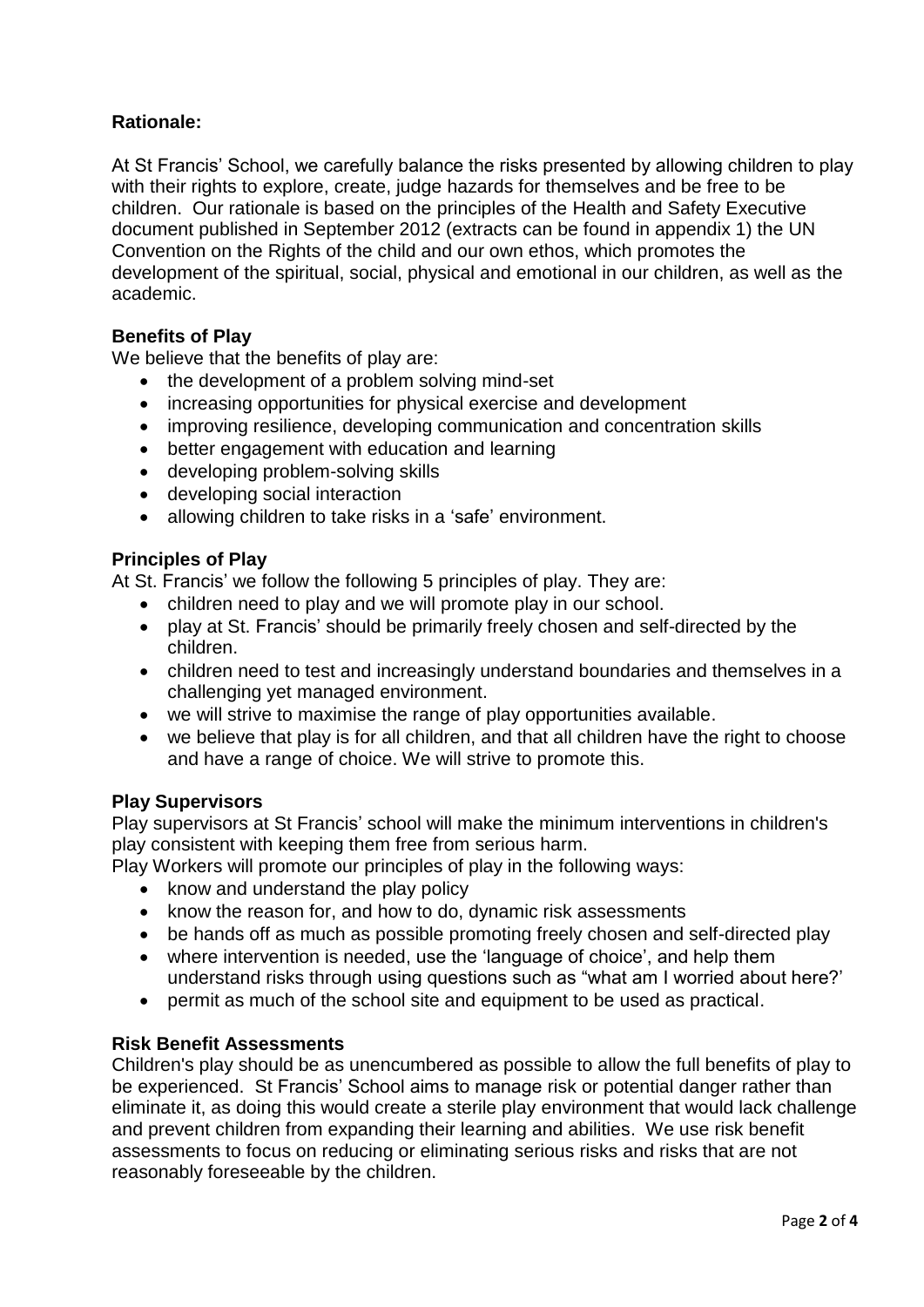We will also use dynamic risk assessments to further reduce risks. The following systems will be used to record risks as they emerge and to maintain the risk benefit assessments:

- when incidents, near misses or accidents occur, the incident will be reported to the head or deputy, who will record and look for emerging patterns which may indicate a policy change is needed
- risk benefit assessments will be reviewed in the autumn term, then as necessary
- if a serious risk suddenly emerges, and a risk benefit analysis is either changed or introduced, all staff will be informed by email.